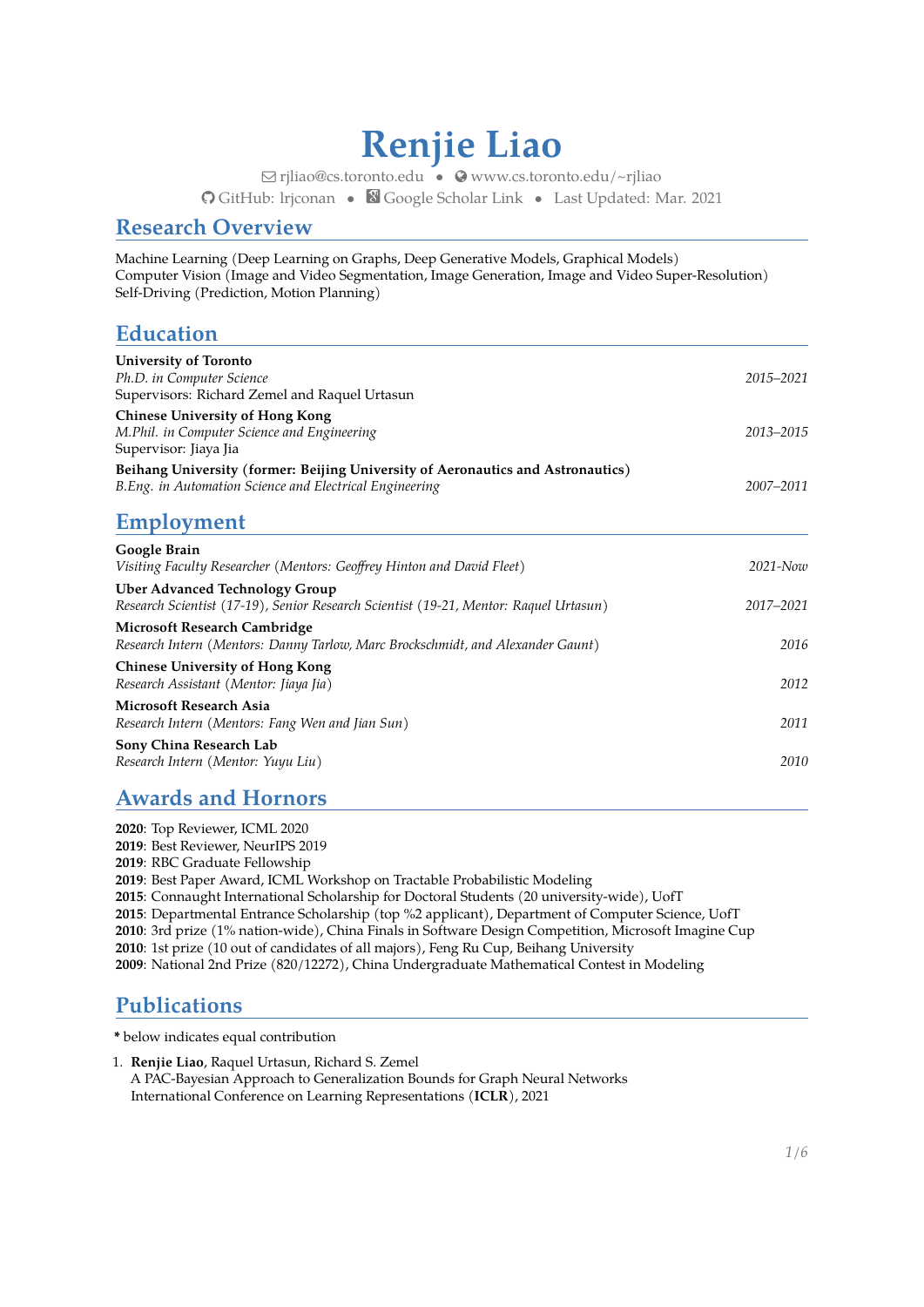- 2. Avishek Joey Bose, Ariella Smofsky, **Renjie Liao**, Prakash Panangaden, William L. Hamilton Latent Variable Modelling with Hyperbolic Normalizing Flows International Conference on Machine Learning (**ICML**), 2020 **[Code Link](https://github.com/joeybose/HyperbolicNF)**
- 3. Xiaojuan Qi, Zhengzhe Liu, **Renjie Liao**, Philip H. S. Torr, Raquel Urtasun, Jiaya Jia GeoNet++: Iterative Geometric Neural Network with Edge-Aware Refinement for Joint Depth and Surface Normal Estimation IEEE Transactions on Pattern Analysis and Machine Intelligence (**TPAMI**), 2020 **[Code Link](https://github.com/xjqi/GeoNet)**
- 4. Ming Liang, Bin Yang, Rui Hu, Yun Chen, **Renjie Liao**, Song Feng, Raquel Urtasun Learning Lane Graph Representations for Motion Forecasting European Conference in Computer Vision (**ECCV**), 2020 **Oral 104/5025 (2%) [Code Link](https://github.com/uber-research/LaneGCN)**
- 5. Wenyuan Zeng, Shenlong Wang, **Renjie Liao**, Yun Chen, Bin Yang, Raquel Urtasun DSDNet: Deep Structured Self-Driving Network European Conference in Computer Vision (**ECCV**), 2020
- 6. Sergio Casas, Cole Gulino, Simon Suo, Katie Luo, **Renjie Liao**, Raquel Urtasun Implicit Latent Variable Model for Scene-Consistent Motion Forecasting European Conference in Computer Vision (**ECCV**), 2020
- 7. Kelvin Wong, Qiang Zhang, Ming Liang, Bin Yang, **Renjie Liao**, Abbas Sadat, Raquel Urtasun Testing the Safety of Self-driving Vehicles by Simulating Perception and Prediction European Conference in Computer Vision (**ECCV**), 2020
- 8. Sergio Casas, Cole Gulino, **Renjie Liao**, Raquel Urtasun Spatially-Aware Graph Neural Networks for Relational Behavior Forecasting from Sensor Data International Conference on Robotics and Automation (**ICRA**), 2020
- 9. **Renjie Liao**, Yujia Li, Yang Song, Shenlong Wang, William Hamilton, David Duvenaud, Raquel Urtasun, Richard Zemel Efficient Graph Generation with Graph Recurrent Attention Networks Neural Information Processing Systems (**NeurIPS**), 2019 **[Code Link](https://github.com/lrjconan/GRAN)**
- 10. Mengye Ren, **Renjie Liao**, Ethan Fetaya, Richard Zemel Incremental Few-Shot Learning with Attention Attractor Networks Neural Information Processing Systems (**NeurIPS**), 2019 **[Code Link](https://github.com/renmengye/inc-few-shot-attractor-public)**
- 11. **Renjie Liao**, Zhizhen Zhao, Raquel Urtasun, Richard Zemel LanczosNet: Multi-Scale Deep Graph Convolutional Networks International Conference on Learning Representations (**ICLR**), 2019 **[Score Rank: 69/1579 \(4.4%\)](https://chillee.github.io/OpenReviewExplorer/?conf=iclr2019) [Code Link](https://github.com/lrjconan/LanczosNetwork)**
- 12. Xiaohui Zeng**\***, **Renjie Liao\***, Li Gu, Yuwen Xiong, Sanja Fidler, Raquel Urtasun DMM-Net: Differentiable Mask-Matching Network for Video Object Segmentation International Conference on Computer Vision (**ICCV**), 2019 **[Code Link](https://github.com/ZENGXH/DMM_Net)**
- 13. Yuwen Xiong**\***, **Renjie Liao\***, Hengshuang Zhao**\***, Rui Hu, Min Bai, Ersin Yumer, Raquel Urtasun UPSNet: A Unified Panoptic Segmentation Network Conference on Computer Vision and Pattern Recognition (**CVPR**), 2019 **Oral 288/5160 (5.6%) [Code Link](https://github.com/uber-research/UPSNet)**
- 14. Dominic Cheng, **Renjie Liao**, Sanja Fidler, Raquel Urtasun DARNet: Deep Active Ray Network for Building Segmentation, Conference on Computer Vision and Pattern Recognition (**CVPR**), 2019 **[Code Link](https://github.com/dcheng-utoronto/darnet)**
- 15. Marc T. Law, **Renjie Liao**, Jake Snell, Richard Zemel Lorentzian Distance Learning for Hyperbolic Representations International Conference on Machine Learning (**ICML**), 2019 **[Code Link](https://github.com/MarcTLaw/LorentzianDistanceRetrieval)**
- 16. KiJung Yoon, **Renjie Liao**, Yuwen Xiong, Lisa Zhang, Ethan Fetaya, Raquel Urtasun, Richard Zemel, Xaq Pitkow Inference in Probabilistic Graphical Models by Graph Neural Networks **ICML** Workshop on Tractable Probabilistic Modeling, 2019 **Best Paper Award**
- 17. Ajay Jain**\***, Sergio Casas**\***, **Renjie Liao\***, Yuwen Xiong**\***, Song Feng, Sean Segal, Raquel Urtasun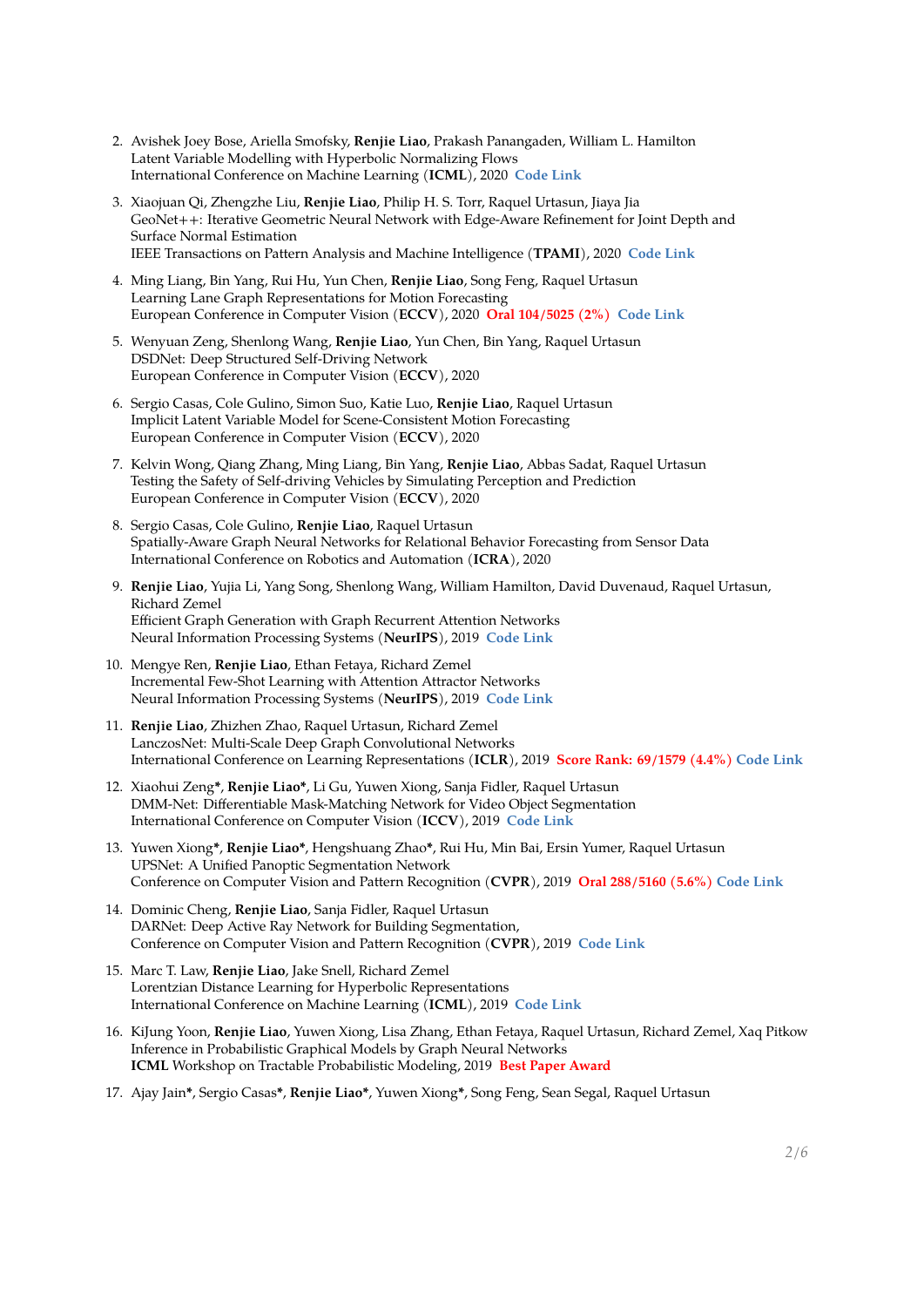Discrete Residual Flow for Probabilistic Pedestrian Behavior Prediction Conference on Robot Learning (**CoRL**), 2019

- 18. **Renjie Liao\***, Yuwen Xiong**\***, Ethan Fetaya, Lisa Zhang, KiJung Yoon, Xaq Pitkow, Raquel Urtasun, Richard Zemel Reviving and Improving Recurrent Back-Propagation International Conference on Machine Learning (**ICML**), 2018 **Full Oral 212/2473 (8.6%) [Code Link](https://github.com/lrjconan/RBP)**
- 19. Lisa Zhang, Gregory Rosenblatt, Ethan Fetaya, **Renjie Liao**, William Byrd, Matthew Might, Raquel Urtasun, Richard Zemel Neural Guided Constraint Logic Programming for Program Synthesis Neural Information Processing Systems (**NeurIPS**), 2018 **[Code Link](https://github.com/xuexue/neuralkanren)**
- 20. **Renjie Liao**, Marc Brockschmidt, Daniel Tarlow, Alexander Gaunt, Raquel Urtasun, Richard Zemel Graph Partition Neural Networks for Semi-Supervised Classification International Conference on Learning Representations (**ICLR**) Workshop, 2018 **[Code Link](https://github.com/Microsoft/graph-partition-neural-network-samples)**
- 21. Tingwu Wang**\***, **Renjie Liao\***, Jimmy Ba, Sanja Fidler NerveNet: Learning Structured Policy with Graph Neural Networks International Conference on Learning Representations (**ICLR**), 2018 **[Code Link](https://github.com/WilsonWangTHU/NerveNet)**
- 22. Yuhuai Wu, Mengye Ren, **Renjie Liao**, Roger Grosse. Understanding Short-Horizon Bias in Stochastic Meta-Optimization, International Conference on Learning Representations (**ICLR**), 2018 **[Code Link](https://github.com/renmengye/meta-optim-public)**
- 23. Xiaojuan Qi, **Renjie Liao**, Zhengzhe Liu, Raquel Urtasun, Jiaya Jia GeoNet: Geometric Neural Network for Joint Depth and Surface Normal Estimation Conference on Computer Vision and Pattern Recognition (**CVPR**), 2018 **[Code Link](https://github.com/xjqi/GeoNet)**
- 24. Diego Marcos, Devis Tuia, Benjamin Kellenberger, Lisa Zhang, Min Bai, **Renjie Liao**, Raquel Urtasun Learning Deep Structured Active Contours End-to-End Conference on Computer Vision and Pattern Recognition (**CVPR**), 2018 **Spotlight 224/3303 (6.8%) [Code Link](https://github.com/dmarcosg/DSAC)**
- 25. Xiaojuan Qi, **Renjie Liao**, Jiaya Jia, Sanja Fidler, Raquel Urtasun 3D Graph Neural Networks for RGBD Semantic Segmentation International Conference on Computer Vision (**ICCV**), 2017 **Oral 45/2143 (2.1%) [Code Link](https://github.com/xjqicuhk/3DGNN)**
- 26. Xin Tao, Hongyun Gao, **Renjie Liao**, Jue Wang, Jiaya Jia Detail-revealing Deep Video Super-Resolution, International Conference on Computer Vision (**ICCV**), 2017 **Oral 45/2143 (2.1%) [Code Link](https://github.com/jiangsutx/SPMC_VideoSR)**
- 27. Ruiyu Li, Makarand Tapaswi, **Renjie Liao**, Jiaya Jia, Raquel Urtasun, Sanja Fidler Situation Recognition with Graph Neural Networks, International Conference on Computer Vision (**ICCV**), 2017 **[Code Link](https://github.com/liruiyu/ggnn)**
- 28. Mengye Ren**\***, **Renjie Liao\***, Raquel Urtasun, Fabian H. Sinz, Richard Zemel Normalizing the Normalizers: Comparing and Extending Network Normalization Schemes International Conference on Learning Representations (**ICLR**), 2017 **[Code Link](https://github.com/renmengye/div-norm)**
- 29. Jake Snell, Karl Ridgeway, **Renjie Liao**, Brett Roads, Michael Mozer, Richard Zemel Learning to generate images with perceptual similarity metrics International Conference on Image Processing (**ICIP**), 2017
- 30. **Renjie Liao**, Alexander Schwing, Richard Zemel, Raquel Urtasun Learning Deep Parsimonious Representation Neural Information Processing Systems (**NIPS**), 2016 **[Code Link](https://github.com/lrjconan/deep_parsimonious)**
- 31. **Renjie Liao**, Xin Tao, Ruiyu Li, Ziyang Ma, Jiaya Jia Video Super-Resolution via Deep Draft-Ensemble Learning, International Conference on Computer Vision (**ICCV**), 2015 **[Code Link](http://www.cse.cuhk.edu.hk/leojia/projects/DeepSR/)**
- 32. Xiaojuan Qi, Jianping Shi, Shu Liu, **Renjie Liao**, Jiaya Jia Semantic Segmentation With Object Clique Potential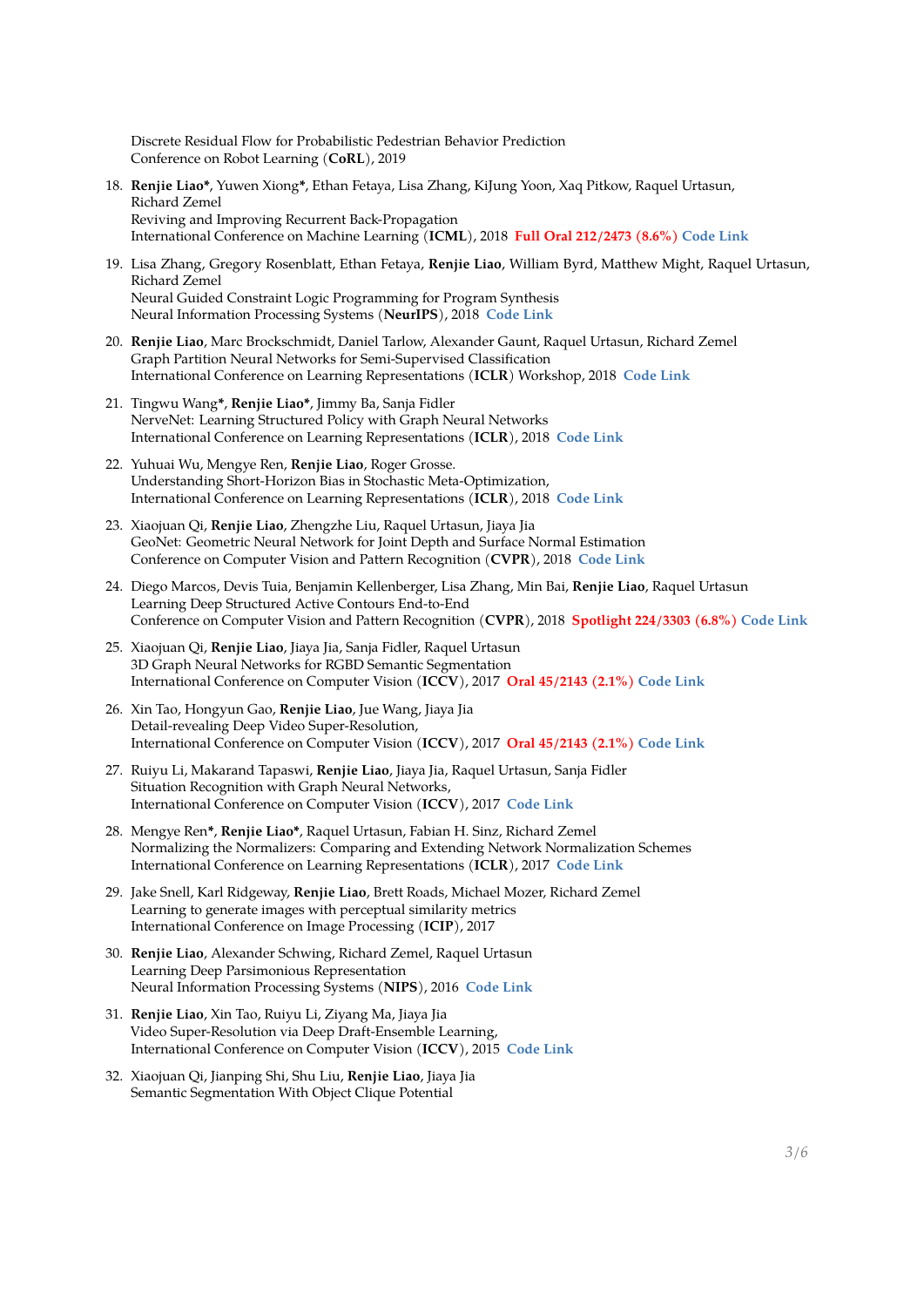International Conference on Computer Vision (**ICCV**), 2015

- 33. Ziyang Ma, **Renjie Liao**, Xin Tao, Li Xu, Jiaya Jia, Enhua Wu Handling Motion Blur in Multi-Frame Super-Resolution Conference on Computer Vision and Pattern Recognition (**CVPR**), 2015. **[Code Link](http://www.cse.cuhk.edu.hk/leojia/projects/mfsr/index.html)**
- 34. Li Xu, Jimmy Ren, Qiong Yan, **Renjie Liao**, Jiaya Jia Deep Edge-Aware Filters International Conference on Machine Learning (**ICML**), 2015 **[Code Link](https://github.com/jimmy-ren/vcnn_double-bladed/tree/master/applications/deep_edge_aware_filters)**
- 35. Cewu Lu, **Renjie Liao**, Jiaya Jia Personal object discovery in first-person videos IEEE Transactions on Image Processing (**TIP**), 2015
- 36. **Renjie Liao**, Jun Zhu, Zengchang Qin Nonparametric Bayesian Upstream Supervised Multi-Modal Topic Models International Conference on Web Search and Data Mining (**WSDM**), 2014
- 37. Di Lin, Cewu Lu, **Renjie Liao**, Jiaya Jia Learning Important Spatial Pooling Regions for Scene Classification Conference on Computer Vision and Pattern Recognition (**CVPR**), 2014
- 38. Sina Lin, Zengchang Qin, **Renjie Liao**, Tao Wan A Confidence Growing Model for Super-Resolution International Conference on Image Processing (**ICIP**), 2014
- 39. Jianping Shi**\***, **Renjie Liao\***, Jiaya Jia CoDeL: An Efficient Human Co-detection and Labeling Framework International Conference on Computer Vision (**ICCV**), 2013
- 40. Tao Wan, Zengchang Qin, Chenchen Zhu, **Renjie Liao** A Robust Fusion Scheme for Multifocus Images Using Sparse Features International Conference on Acoustics, Speech, and Signal Processing (**ICASSP**), 2013
- 41. **Renjie Liao**, Zengchang Qin Image Super-Resolution Using Local Learnable Kernel Regression Asian Conference on Computer Vision (**ACCV**), 2012
- 42. Tao Wan, **Renjie Liao**, Zengchang Qin A Robust Feature Selection Approach Using Low Rank Matrices For Breast Tumors in Ultrasound Images International Conference on Image Processing (**ICIP**), 2011

#### **Manuscripts**

- 1. Wenyuan Zeng, Ming Liang, **Renjie Liao**, Raquel Urtasun LaneRCNN: Distributed Representations for Graph-Centric Motion Forecasting arXiv preprint arXiv:2101.06653 (2021)
- 2. Alexander Cui, Abbas Sadat, Sergio Casas, **Renjie Liao**, Raquel Urtasun LookOut: Diverse Multi-Future Prediction and Planning for Self-Driving arXiv preprint arXiv:2101.06547 (2021)
- 3. Katie Luo, Sergio Casas, **Renjie Liao**, Xinchen Yan, Yuwen Xiong, Wenyuan Zeng, Raquel Urtasun Safety-Oriented Pedestrian Motion and Scene Occupancy Forecasting arXiv preprint arXiv:2101.02385 (2021)
- 4. Beier Zhu, Chunze Lin, Quan Wang, **Renjie Liao**, Chen Qian Fast and Accurate: Structure Coherence Component for Face Alignment arXiv preprint arXiv:2006.11697 (2020)
- 5. Yang Song, Chenlin Meng, **Renjie Liao**, Stefano Ermon Nonlinear Equation Solving: A Faster Alternative to Feedforward Computation arXiv preprint arXiv:2002.03629 (2020)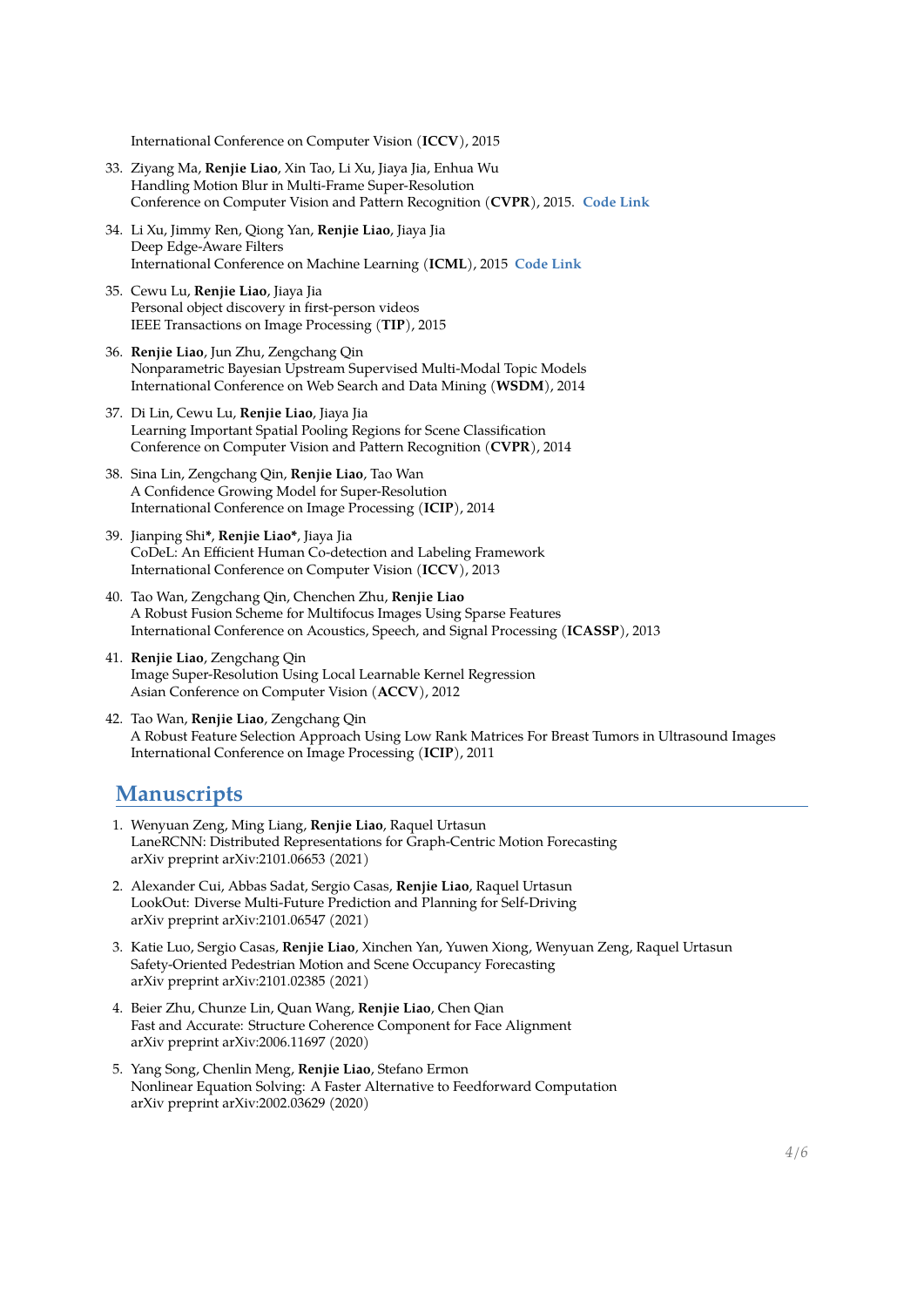- 6. Yuwen Xiong, Mengye Ren, **Renjie Liao**, Kelvin Wong, Raquel Urtasun Deformable filter convolution for point cloud reasoning arXiv preprint arXiv:1907.13079
- 7. Guangyong Chen, Pengfei Chen, Chang-Yu Hsieh, Chee-Kong Lee, Benben Liao, **Renjie Liao**, Weiwen Liu, Jiezhong Qiu, Qiming Sun, Jie Tang, Richard Zemel, Shengyu Zhang Alchemy: A Quantum Chemistry Dataset for Benchmarking AI Models arXiv preprint arXiv:1906.09427
- 8. **Renjie Liao**, Jianping Shi, Ziyang Ma, Jun Zhu, Jiaya Jia Bounded-Distortion Metric Learning arXiv preprint arXiv:1505.02377

## **Academic Service**

Organizer, ICML 2020 Workshop: Bridge Between Perception and Reasoning: Graph Neural Networks & Beyond Organizer, ICML 2020 Workshop: Graph Representation Learning and Beyond

Organizer, NeurIPS 2019 Workshop: Graph Representation Learning

Organizer, KDD 2019 Workshop: Deep Learning on Graphs: Methods and Applications

Organizer, ICML 2019 Workshop: Learning and Reasoning with Graph-Structured Data

Journal reviewer: Nature Communications, JMLR, IEEE TPAMI, IJCV, IEEE TIP, IEEE TNNLS, IEEE TCSVT, IEEE MM, CVIU, PLOS One

Conference reviewer/program committee: NeurIPS/NIPS (2016 - 2020), ICML (2017 - 2021), ICLR (2017 - 2021), CVPR (2018 - 2021), ICCV (2017, 2019), ECCV (2018, 2020), UAI (2018 - 2020), AISTATS (2020 - 2021), AAAI (2018), IJCAI (2019), BMVC (2019)

## **Invited Talks**

**Jan 2021**: *Improving Deep Learning on Graphs*, Google Brain, Toronto (Virtual) **Nov 2020**: *Deep Learning on Graphs*, Tencent AI Lab Seattle (Virtual) **Oct 2020**: *Deep Learning on Graphs*, VALSE (Virtual) **Oct 2020**: *Deep Learning on Graphs*, NVIDIA Research (Virtual) **Mar 2020**: *Deep Learning on Graphs*, Google Brain, Toronto **Oct 2019**: *Efficient Graph Generation with Graph Recurrent Attention Networks*, Uber AI Lab (Virtual) **Sep 2019**: *Efficient Graph Generation with Graph Recurrent Attention Networks*, Facebook AI Research, Montreal **Sep 2019**: *Efficient Graph Generation with Graph Recurrent Attention Networks*, Mila-Quebec AI Institute, Montreal **Sep 2019**: *Efficient Graph Generation with Graph Recurrent Attention Networks*, Google Brain, Montreal **Aug 2018**: *Graph Neural Networks*, IBM Thomas J. Watson Research Center, Yorktown Heights **Aug 2018**: *Graph Neural Networks*, NEC Labs, Princeton **July 2018**: *Graph Neural Networks*, Borealis AI, Toronto **Apr 2018**: *Reviving and Improving Recurrent Back-Propagation*, Borealis AI, Edmonton **Apr 2018**: *Graph Neural Networks*, University of Alberta, Edmonton **Mar 2018**: *Graph Neural Networks*, Google Brain, Toronto **Jan 2018**: *Deep Learning on Graphs*, UTMIST, Toronto **Jan 2018**: *Deep Learning on Graphs*, ML Ensemble, Toronto

## **Teaching**

<span id="page-4-0"></span>**Yale S&DS 567**: Topics in Deep Learning: Methods and Biomedical Applications, Guest Lecture (2020 Winter) **UofT CSC321**: Introduction to Neural Networks (2017 Winter) **UofT ECE521**: Inference Algorithms and Machine Learning (2017 Winter) **UofT CSC411/2515**: Introduction to Machine Learning (2016 Fall) **UofT CSC321**: Introduction to Neural Networks (2016 Winter) **UofT CSC 411/2515**: Introduction to Machine Learning (2015 Fall) **CUHK CSCI3250**: Computers and Society (2014 Winter)